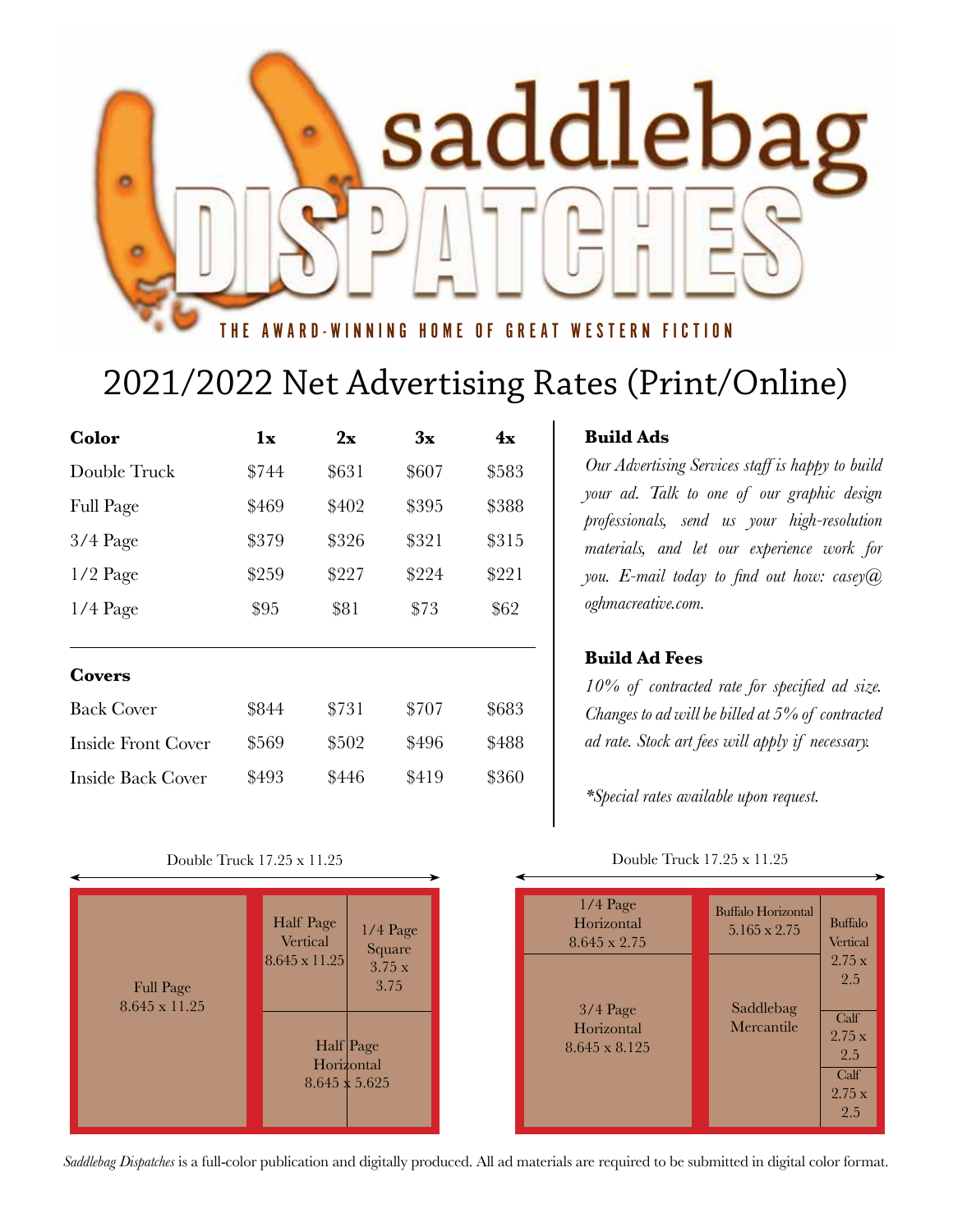

# Information and Advertising Policies

### **Advertising Policies**

• Until credit is established, all customer orders must be accompanied with payment. We accept most major credit cards, checks, or money orders.

• *Saddlebag Dispatches* will insert a previously-run ad if a contracted advertiser does not submit a new ad by the ad close deadline.

• Placement: *Saddlebag Dispatches* will make every effort to comply with placement requests, but will not guarantee placement location if it conflicts with the editorial integrity of the magazine.

• Balances past due will be assessed a 1.5% monthly fee (not to exceed 18% per year). Balances more than 120 days past due will be turned over for collection and the debtor will be liable for all costs accrued by the collection process. Advertisers who have taken over 90 days to pay for an ad must prepay all future ads.

• Publisher reserves the right to reject any ad for any reason at any time.

• Advertisers and their agencies are solely responsible for the contents and claims of their advertisements.

• Cancellations will not be accepted after deadline. Cancellations must be received in writing on or before deadline.

• Frequency discounts are earned within a six-issue period. Advertisers with contracts will be billed at contract rate. Those who fail to fulfill their contract within the twelve-month term will be charged back the difference between earned and contracted rate.

• Unless requested in writing, electronic files will be stored for six months and then destroyed.

#### **Mechanical Data**

Magazine trim size is 8.5" x 11" Full-Page size is 8.645" x 11.25" (Includes Bleed) Two-Page Spread is 17.25" x 11.25" (Includes Bleed)

All ads must be submitted digitally as high-resolution PDF, TIFF, or JPG files. Other file formats are not acceptable.

- 300 ppi
- CMYK Color Profile
- All fonts and placed graphics embedded
- Total ink density of 300

Files should be e-mailed to casey@oghmacreative.net or submitted on Mac-formatted CDs.

Due to the inconsistency of computer monitors, Saddlebag Dispatches cannot guarantee the colors you see on your screen will reproduce accurately on press.

#### **If You Need Help**

Ad design services are available upon request—supply text and images along with a suggested layout. Materials must be received prior to ad close date.

Build Ad Fees: 10% of contracted rate for specified ad size. Changes to ad will be billed at 5% of contracted ad rate.

For technical questions, contact Casey Cowan Tuesday through Friday at casey@oghmacreative.com.

For ad rates, contact Amy Cowan Tuesday through Friday at amy@oghmacreative.com